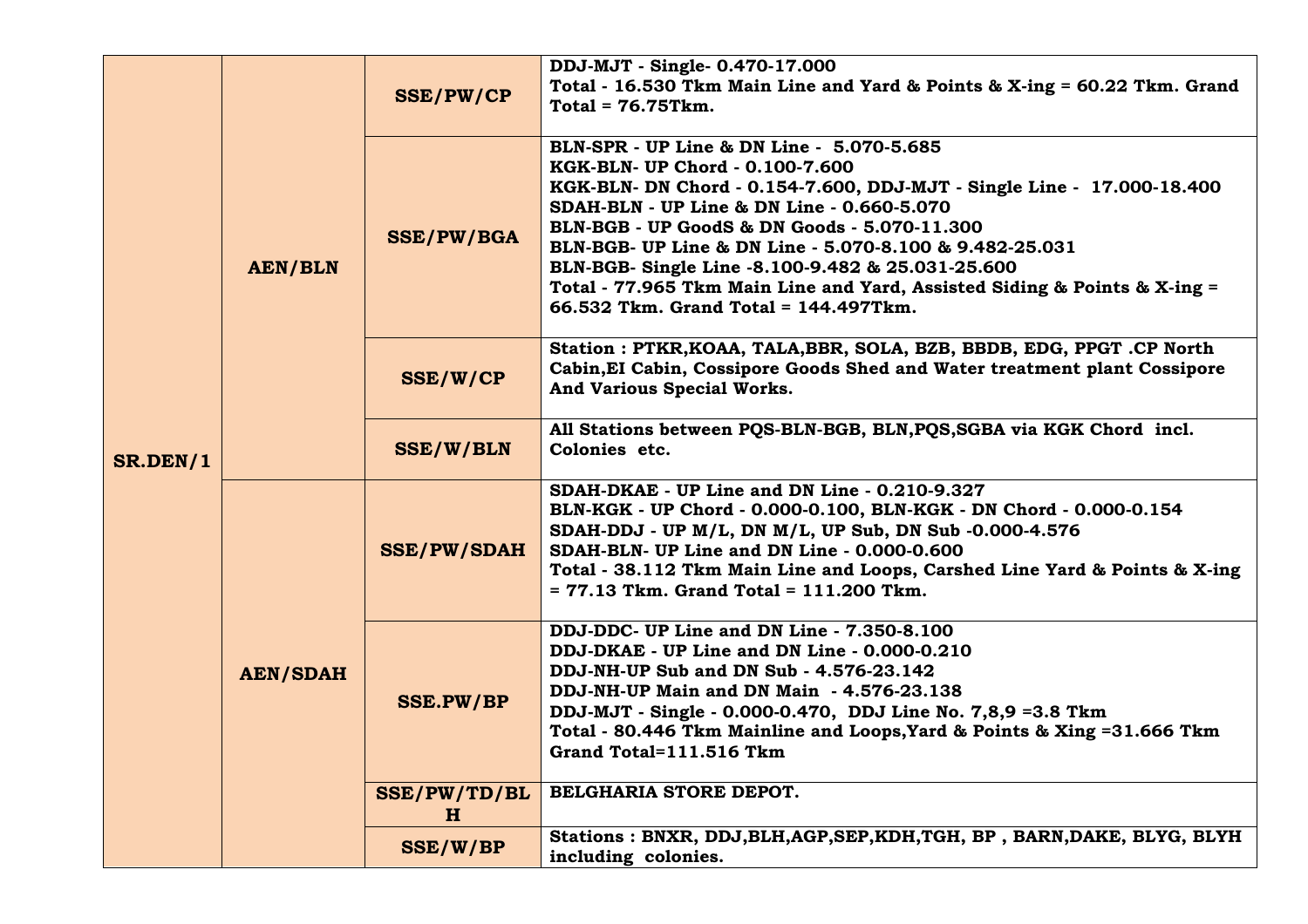| DEN/2 | AEN/BT         | <b>SSE/PW/BT</b>   | DDJ-DDC - UP Line - 8.100-9.296, DDJ-DDC - DN Line - 8.100-9.512<br>DDJ-BT - Common Line 1 - 9.512-10.487, DDJ-BT - Common Line 2- 9.296-<br>10.636, DDC-BT - UP Line - 10.636-23.000, DDC-BT - DN Line - 10.487-23.000<br>BT-HNB - UP & DN Line - 0.000-13.000 & 18.070-36.458<br>BT-HNB - Single Line - 13.000-18.070 & 36.458-53.000<br>Total - 114.189 Tkm Main Line, Loops and Carshed line Yard & Points & X-<br>ing =40.023 Tkm Grand Total=154.212 TKm |  |
|-------|----------------|--------------------|----------------------------------------------------------------------------------------------------------------------------------------------------------------------------------------------------------------------------------------------------------------------------------------------------------------------------------------------------------------------------------------------------------------------------------------------------------------|--|
|       |                | <b>SSE/PW/BNJ</b>  | BT-PTPL - UP Line - 23.000-76.382, BT-PTPL - DN Line - 23.000-76.418<br>BT-PTPL - Common Line 1 - 76.382-76.906, BT-PTPL - Common Line 2-<br>76.418-76.898, BT-PTPL - Single Line - 76.898-82.843<br>RHA-BNJ - Single Line - 23.000-33.079<br>Total - 123.828 Tkm Main Line, Loops and Yard & Points & X-ing=20.303<br>Tkm Grand Total=144.131 Tkm                                                                                                             |  |
|       |                | SSE/W/BT           | All Stations between DDJ-BT, BT-HNB, incl. Colonies                                                                                                                                                                                                                                                                                                                                                                                                            |  |
|       |                | <b>SSE/W/BNJ</b>   | All Stations between BT-PTPL, BNJ-STBB (UPTO KM 23.00) incl. Colonies                                                                                                                                                                                                                                                                                                                                                                                          |  |
|       | <b>AEN/BRP</b> | <b>SSE/PW/BRP</b>  | SPR-BRP- UP 1 & DN 1 - 24.422-24.740<br>SPR-BRP- UP Line & DN Line - 24.000-24.740<br>SPR-BRP- Common Line - 24.319-24.422, BRP-NMKA - UP Line & DN Line -<br>24.740-41.000, BRP-DH - UP Line & DN Line - 24.740-60.000<br>Total - 105.261 Tkm Main Line and Yard & Points & X-ing = 22.683 Tkm<br>Grand Total=127.944 Tkm                                                                                                                                     |  |
|       |                | <b>SSE/PW/LKPR</b> | BRP-NMKA - UP Line - 41.000-61.616, BRP-NMKA - DN Line - 41.000-61.663<br>BRP-NMKA - Common Line -60.678- 61.761, BRP-NMKA - Single Line -<br>61.761-108.630, Total - 89.231 Tkm Main Line and Yard & Points & X-<br>ing=7.754 Tkm Grand Total=96.985 Tkm                                                                                                                                                                                                      |  |
|       |                | <b>SSE/PW/SPR</b>  | BLN-SPR - UP Line & DN Line - 5.685-16.050<br>SPR-BRP - UP Line & DN Line - 16.050-24.000, SPR-CG - Common Line -<br>15.543-15.713, SPR-CG - UP Line - 15.713-45.094, SPR-CG - DN Line - 15.713-<br>45.172, Total - 95.640 Tkm Main Line and carshed Line Yard & Points & X-ing<br>=18.485 Tkm Grand Total-114.125 Tkm                                                                                                                                         |  |
|       |                | <b>SSE/W/SPR</b>   | All Stations between DHK-SPR, SPR-CG, SPR-BRP, BRP-DH, BRP-LKPR-NMKA<br>incl. Colonies                                                                                                                                                                                                                                                                                                                                                                         |  |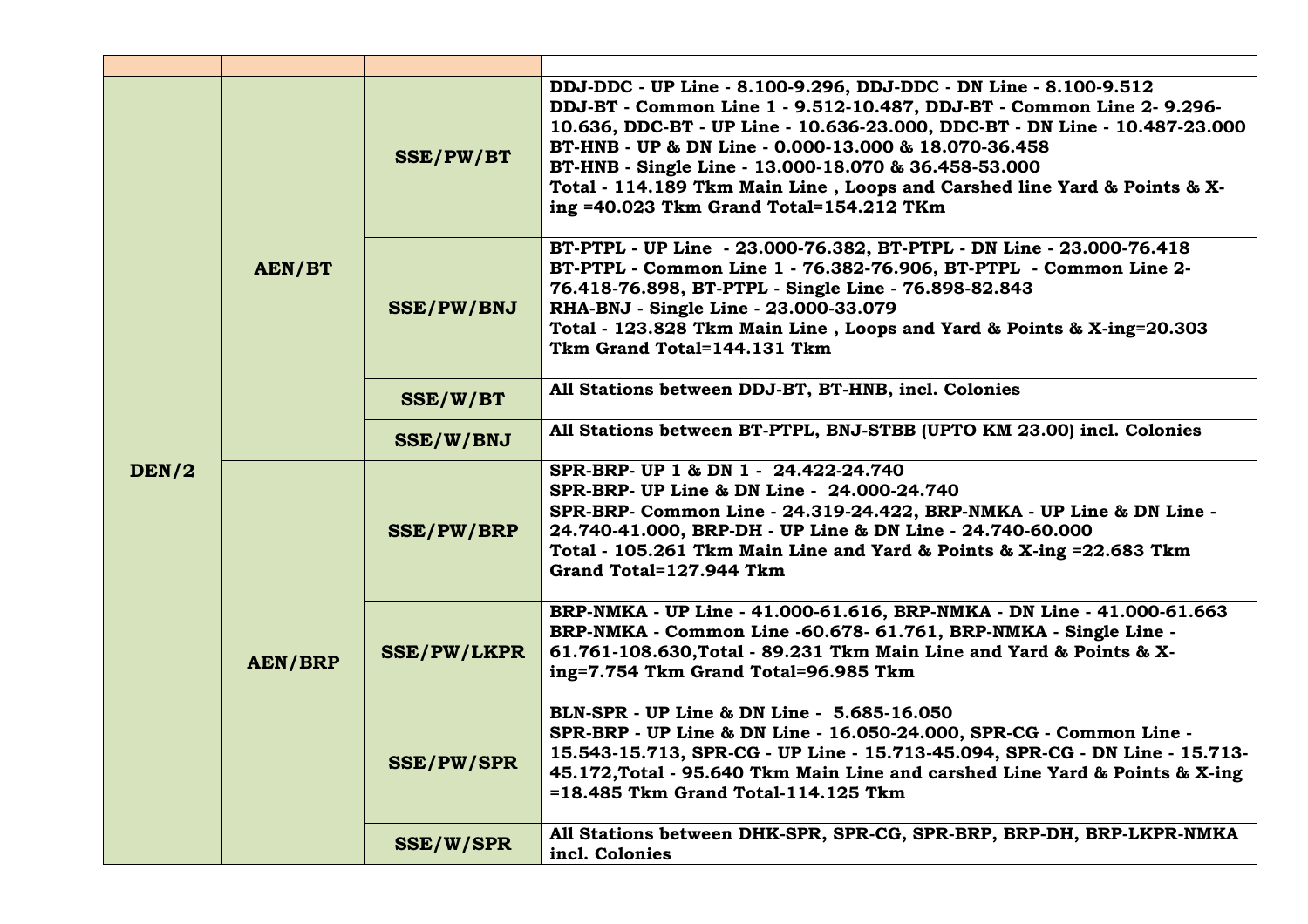| SR.DEN/3 | <b>AEN/BPC</b> | <b>SSE/PW/BEB</b> | KNJ-LGL - UP Line & DN Line - 112.000-177.000, Total - 130.000 Tkm Main<br>line and Loops & Points & Xing=12.832 Tkm, Grand Total=142.832 Tkm                                                                                                                                                                                                                          |
|----------|----------------|-------------------|------------------------------------------------------------------------------------------------------------------------------------------------------------------------------------------------------------------------------------------------------------------------------------------------------------------------------------------------------------------------|
|          |                | <b>SSE/PW/BOG</b> | KNJ-LGL - UP Line & DN Line - 177.000-226.890, Total - 99.780 Tkm Main<br>line and Loops, Yards & Points & xing=17.290 Tkm Grand total=117.07 Tkm                                                                                                                                                                                                                      |
|          |                | SSE/W/BPC         | <b>Stations: DHU- LGL incl. Colonies</b>                                                                                                                                                                                                                                                                                                                               |
|          | AEN/RHA        | <b>SSE/PW/RHA</b> | NH-RHA - UP Line and DN Line-71.000-73.180, RHA-KLNP - UP Line and DN<br>Line-73.180-73.350, RHA-KLNP-Single Line - 73.350-74.000<br>RHA-BNJ - Single - 0.000-23.000, CRE line-3 Tkm RHA-72.50 - 73.95<br>RHA-Gede -UP Line and DN Line- 73.180-117.196<br>Total - 123.732 Tkm Main line & Loops , Carshed Line, Yard & Points<br>&Xing=26.726 Grand Total=150.458 Tkm |
|          |                | <b>SSE/PW/KNJ</b> | RHA-KLNP- UP Line and DN Line- 74.000-77.230, KLNP-STB - UP Line and DN<br>Line - 0.000-16.442, STB-KNJ - Single Line - 16.442-32.150<br>KLNP-KNJ - UP Line and DN Line- 77.230-112.000, KNJ-NDF-(NG)-13 Tkm<br>Total - 137.592 Tkm Main line and Loops, Yards & Points & xing=17.982 Tkm<br>Grand Total=155.574 Tkm                                                   |
|          |                | <b>SSE/W/RHA</b>  | Stations: RHA, RHA-GEDE, RHA TO GN (UPTO KM 23.00) & colonies                                                                                                                                                                                                                                                                                                          |
|          |                | <b>SSE/W/KNJ</b>  | Stations: KLNP-DHU , KLNP-STB- incl. Colonies                                                                                                                                                                                                                                                                                                                          |
|          | AEN/KPA        | <b>SSE/PW/NH</b>  | DDJ-KYI - UP Sub and DN Sub - 23.142-38.634, DDJ-KYI - UP & DN Main -<br>23.138-34.334, DDJ-NH- Common Line - 34.334-38.288, NH-BDC - UP Line<br>and DN Line - 0.000-2.150, HLR- GFAE SL Line - 2.926<br>Total - 64.545 Tkm Main Line and Yard & Points & X-ing = 79.055 Tkm.<br>Grand Total = $143.60$ Tkm.                                                           |
|          |                | <b>SSE/PW/KPA</b> | NH-RHA - UP Line and DN Line- 38.634-71.000, KYI-KLYM - Single Line -<br>47.670-52.747, Total - 69.809 Tkm Main Line and Workshop line, HLR store<br>line Yard & Points & X-ing =87.782 Tkm<br>Grand total=157.591 Tkm                                                                                                                                                 |
|          |                | SSE/W/NH          | Station: PTF, IP, SNR, JGDL, KNR, NH incl. Colonies                                                                                                                                                                                                                                                                                                                    |
|          |                | SSE/W/L/KPA       | HLR, KYI, KLYS, KLYG, KLYM, MPUR, SMX, PXR, CDH, PDX incl. Colonies,<br>CPOH / KPA (Track Machine), RPF complex at KPA & other service buildingds                                                                                                                                                                                                                      |